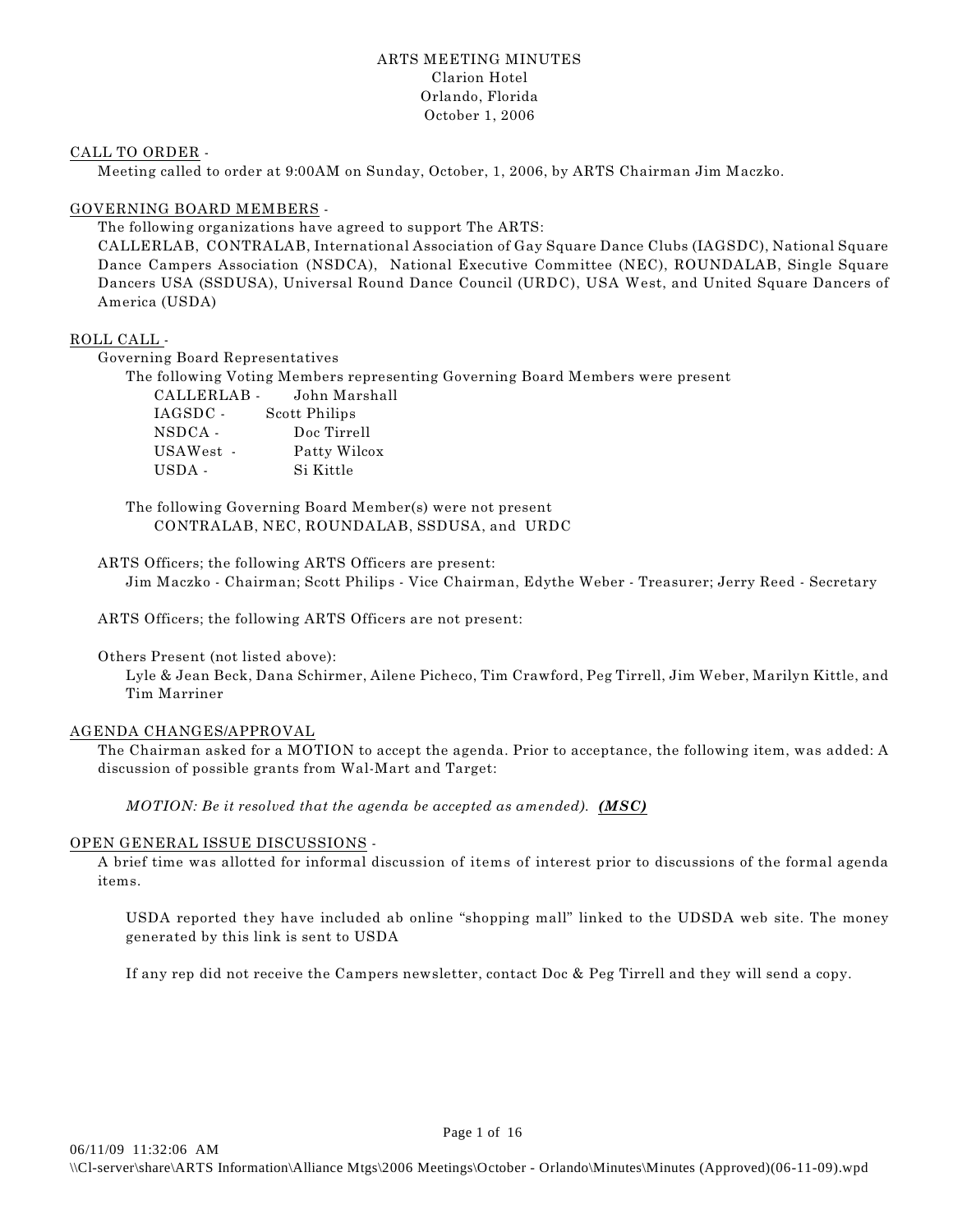## MISCELLANEOUS REPORTS - The following reports were presented:

## Treasure Reports:

# Finance Report -

Current Finance Report was presented by Edythe Weber, Treasurer. Balance on hand as of September 30, 2006 is \$20,040.63. This total does not include any moneys donated or collected during this meeting. Without objection, the finance report was received and filed for review. The ARTS Financial Year is October 01 thru September 30. During the past fiscal year the Net excess income for The ARTS was \$2,984.30.

The Treasurer reported her consideration that we could open an interest bearing account of some kind to earn some interest on the money which is not needed for immediate expenses. A suggestion was made that we investigate a money market account which allows withdrawal of money without penalty.

# Other Finance Matters -

## (1)ARTS Budget

This item concerns establishing a budget for the organization. The treasurer reported we are still working on a budget.

# (2)ARTS Pins - (FYI)

This item concerns the sale status of the ARTS pins. The treasurer reported that most of the pins have been paid for and that we have received the pins back from the American Callers Association. Rep may request more pins from the Treasurer

## (3)Magnetic Signs - (FYI)

This item concerns the sale status of the magnetic signs. The treasurer reported money continues to be received.

# Reports from past meetings -

Copies of the minutes of the past meetings are available on the ARTS web site:

October 2002 (Cocoa Beach, FL); January 2003 (Washington, DC); Summer (June) 2003 ARTS Alliance Meeting (Oklahoma City, OK); Fall (October)2003 ARTS Planning Meeting (Orlando, FL); Spring (March) 2004 ARTS Meeting (Portland, OR); Summer (June) 2004 ARTS Meeting (Denver, CO); Fall (October)2004 ARTS Meeting (Orlando, FL); Spring (February) 2005 ARTS Meeting (San Antonio, TX); Summer (June) 2005 ARTS Meeting (Portland, OR); Fall (October) 2005 ARTS Meeting (Orlando, FL); April 2006 (Charlotte, NC); and June 2006 (San Antonio, TX)

# Confirm Actions by the ARTS Board & Officers Since the Last Meeting - (Attachment 1)

This item concerns a discussion and vote to confirm the actions taken by the ARTS Governing Board and the ARTS Officers since the April 2006 meeting. The attached list of these actions needs to be reviewed and confirmed. Discussion of this item resulted in the following MOTION:

*MOTION: Be it resolved that the actions taken by the ARTS Governing Board and Officers since the April 2006 meeting be confirmed. (MSC)*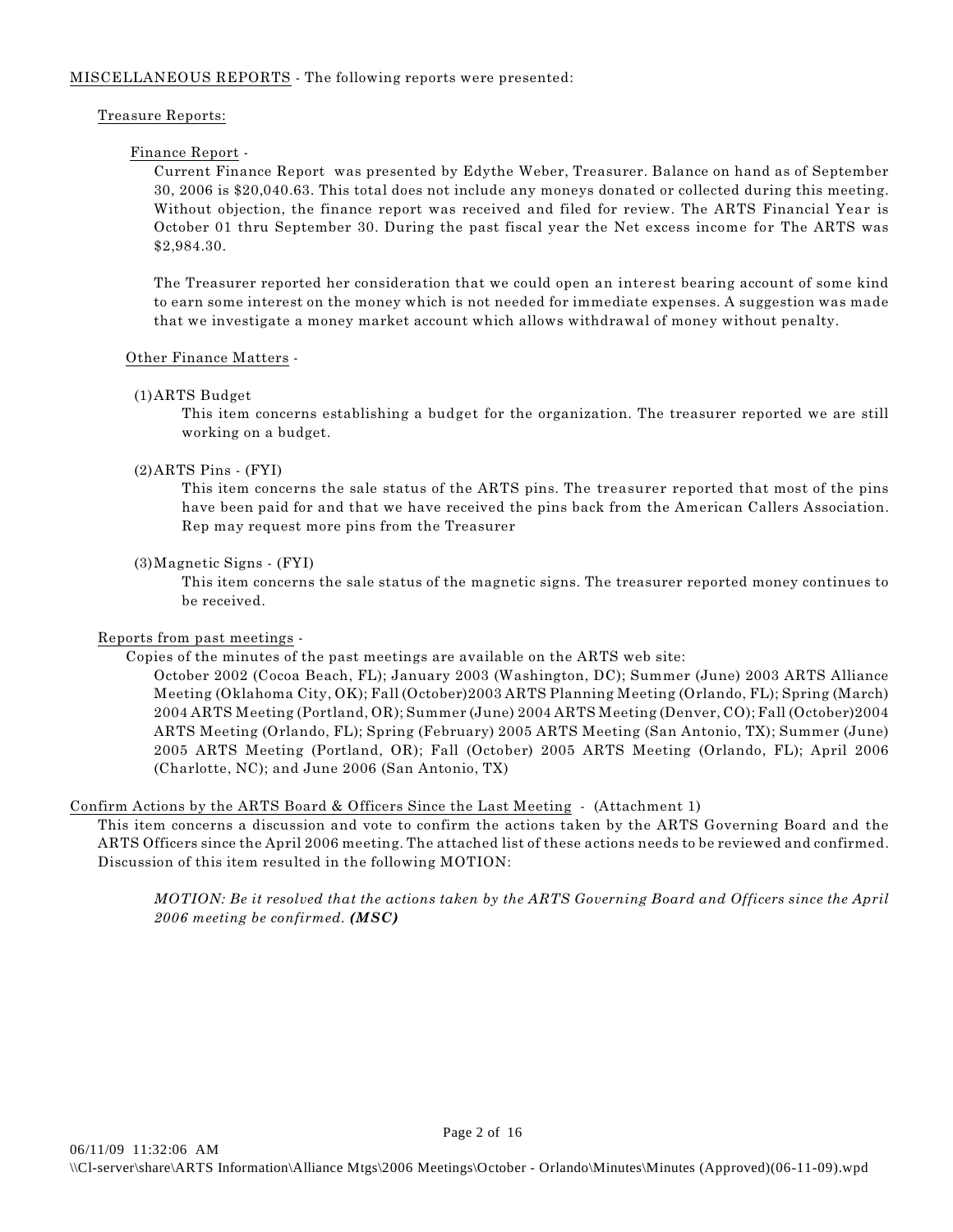## $56<sup>th</sup> NSDC$  - Charlotte, NC -

ARTS LOG ARTS LOG 06-0526-001 was submitted to request topics for seminars. The Chairman will be working with the NSDC Education committee to schedule the seminars. We plan to participate in the Education program and have a display in the showcase. We discussed asking the 56th NSDC to help with distribution of the dancer survey and the ARTS Tri-Fold brochure into the registration packages. There was discussion of asking the  $56<sup>th</sup>$  NSDC to also insert a paper with all the past Ask ARTS articles. Discussion of this issue resulted in the following MOTIONs:

*MOTION: Be it resolved that the 56 NSDC be asked to place the ARTS dancer survey, the ARTS Tri-Fold th Brochure, and a paper with all past "Ask ARTS" articles into each convention registration package in Charlotte. (MSC)*

*MOTION: Be it resolved that the editors of American Square Dance Magazine and National Squares be asked to place an article in their magazines about the ARTS survey and the importance of completing the survey in Charlotte.. (MSC)*

#### 57<sup>th</sup> NSDC - Wichita, KS - (FYI)

Jim & Edythe Weber are the Education Chairman for the NSDC. No specific plans have been made, however, we do plan to present two seminars. Jim Weber, Education Committee Chairman, asked that the topics for the seminars be provided before the  $57<sup>th</sup>$  NSDC Pre-Convention. We plan to have a display in the showcase.

 $58<sup>th</sup> NSDC$  - Long Beach, CA - (FYI)

We have had no contact with the  $58<sup>th</sup>$  NSDC staff. We plan to have a display in the showcase.

 $59<sup>th</sup> NSDC$  - Louisville, KY - (FYI)

We have had no contact with the  $59<sup>th</sup>$  NSDC staff. We plan to have a display in the showcase.

#### Publicity Ad-Hoc Committee - (Michael Streby, Chairman)

Members, Mike Jacobs, Tim Crawford, Calvin Campbell, and Carter Ackerman

#### Video Projects - ARTS Publicity -

This item concerns production of a video which would be targeted to existing dancers to help publicize The ARTS; its goals, mission, and accomplishments. During the June 2006 ARTS meeting, a video was available for viewing. Michael has nearly completed work on this task. The video may be completed in time for possible distribution at the  $56<sup>th</sup>$  NSDC in Charlotte, NC

Toll Free Telephone Number -

Jim Maczko reported the calls continue to be received, however, there has been a reduction in the frequency.

Publications - (FYI)

This item concerns a list of publications and contact information. Jim Weber asked that all reps insure that he is provided information about member organization pubs.

#### ARTS Tri-Fold Information Brochures -

The updated brochures were distributed at the 55<sup>th</sup> NSDC in San Antonio, TX in June 2006. During the June 2006 ARTS meeting there was general agreement that improving the Tri-Fold could make it more attractive and therefore encourage more people to read it. The ARTS Secretary has requested a cost proposal for color printing of the brochure; we do not have an answer at this time. Brief discussion resulted in agreement that some changes should be made prior to the next printing.

Ask ARTS - (FYI)

There was discussion of publishing an article about the dancer Survey in Charlotte in late February. Additional discussion included the idea to repeat an article explaining what The ARTS is.

Page 3 of 16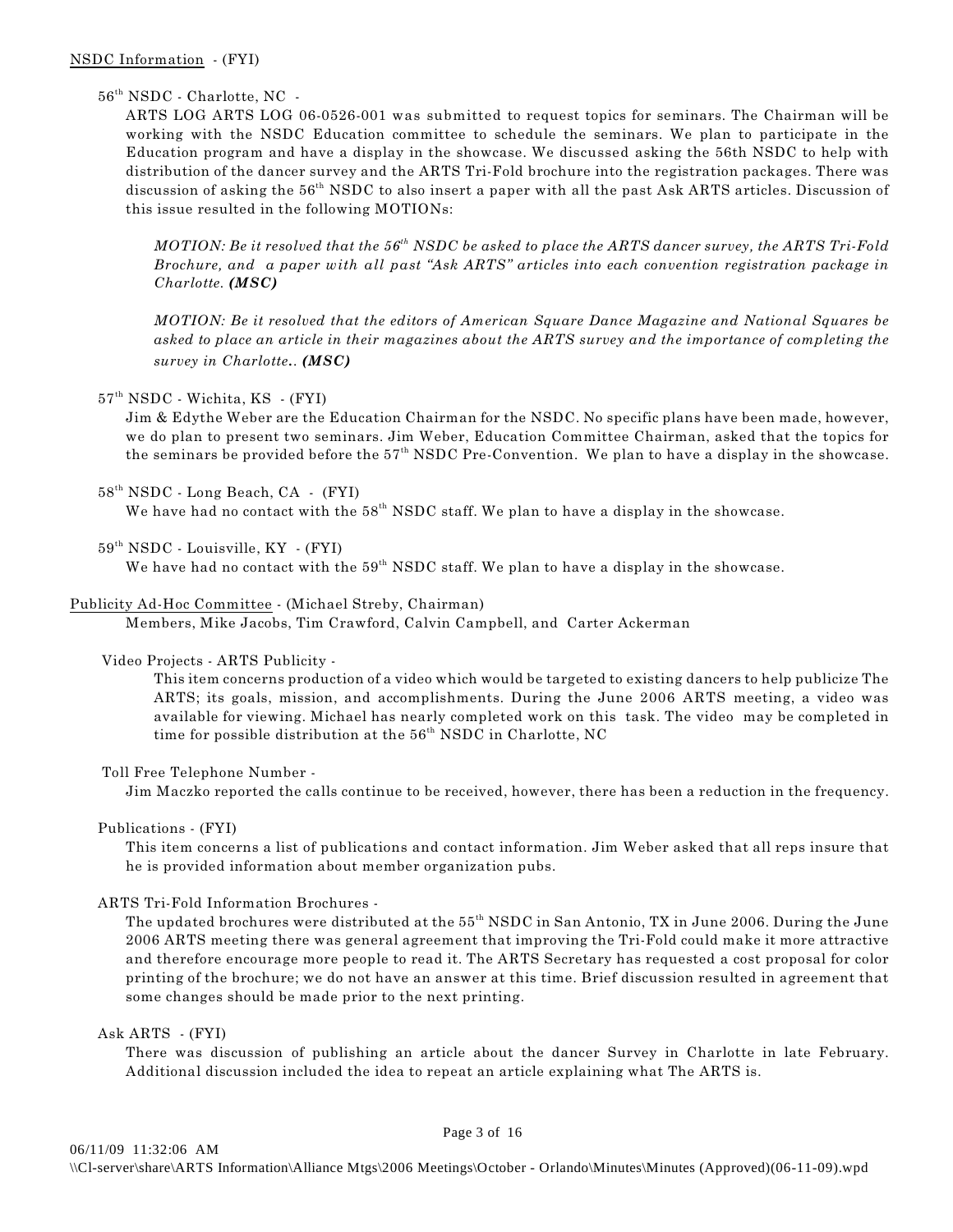PR Ad-Hoc Committee - (Tim Marriner, Chairman) Members Doc & Peg Tirrell and Dana Schirmer

## Public Relations (PR) Proposal -

This item concerns discussion of the proposal for seven items from the Portland PR company Weber/Shandwick. This proposal has been submitted, reviewed, discussed, and voted on and rejected by the Board. The items were: A. Sample News Release and How-to Fact Sheet; B. Media Tips and Tricks; C. Square Dancing Backgrounder D. PR/Marketing Success Story Round-up Area; E. Stock Photos on Square, Round and Traditional Dancing; F. Program Recommendations; and G. News Release on Survey Results. The Ad-Hoc Committee has not taken action due to the difficulty in communications. The Chairman of the Ad- Hoc Committee reported his belief that in-house ARTS resources may be able to accomplish the work as proposed by Weber/Shandwick, but that such an effort will require a great deal of coordination and probably face-to-face discussions by a working group to get the job done. Trying to accomplish this tasking by E-mail or by in frequent communications seems to be a very difficult, if not impossible, job.. There was discussion of whether this task should not be undertaken until we have accomplished (or achieved) our efforts to educate the dance community about The ARTS. Discussion of this item resulted in the following MOTION:

*MOTION: Be it resolved that the Public Relations Ad-Hoc Committee be disbanded and that the task of reviewing the PR proposal from Web/Shandwick be assigned to the ARTS Publicity Committee. The committee would review the tasking and develop a plan for resolution of this issue.* (*MSC*)

## Public Relations (PR) Project -

This item is related to the Weber/Shandwick PR Proposal. After rejection of that proposal another proposal was made that Members of The ARTS would create the PR materials needed. No action will be taken on this item until the PR Proposal from Weber/Shandwick has been revisited and discussed.

## OLD BUSINESS -

## Incentive Proposal(Attached)

This item concerns a proposal from Jim & Judy Taylor and Dan McPeek & Judy Winter, to be called The "GROUP", that The ARTS investigate the idea of using an "Incentive Marketing" program to help recruit more dancers. The general idea for this proposal is that "incentives" would be awarded to dancers, clubs, organizations, or others for their activities in recruiting new dancers. The "incentives" would be solicited from businesses and others to make the program attractive and to encourage participation. The program would be web based to track participation, activities by participants, lists of "incentives", tracking for awarding of "incentives", and other aspects of the program. Reportedly, a basic prototype web site is under construction. (See the attached paper for more details)

Jim Maczko provided input from our attorney in North Carolina. After reviewing the tax-exempt regulations the attorney wrote he must advise that such incentives would most likely place the tax-exempt status of the ARTS-Dance in jeopardy. The attorney's concerns were passed to the Board and to the GROUP. The GROUP will review the information from the attorney and provide input to the ARTS Officers with information about other groups which do use this "incentive" type recruiting/marketing program. (See attached paper for more details)

During the meeting a conference call between The GROUP and the Board was completed. During this call The GROUP indicated they would like to try a smaller version of the Incentive Program during the  $56<sup>th</sup>$  NSDC in Charlotte. Their plan is to solicit participation in a trial Incentive program with the goal of having dancers respond to an offer of an "incentive" to go to a designated area (table, booth, or other location) to receive an "incentive" reward for either providing their name and contact information, or signing up to receive additional information, or some other act which will qualify them for the "incentive" reward. Jim Maczko will submit a request to the NEC and  $56<sup>th</sup>$  NSDC committee to request permission to set up and implement the small version trail program in Charlotte. There was also discussion of The GROUP being allowed to participate in a seminar or panel discussion on Friday or Saturday of the 56<sup>th</sup> NSDC to help promote the trial incentive program at the convention.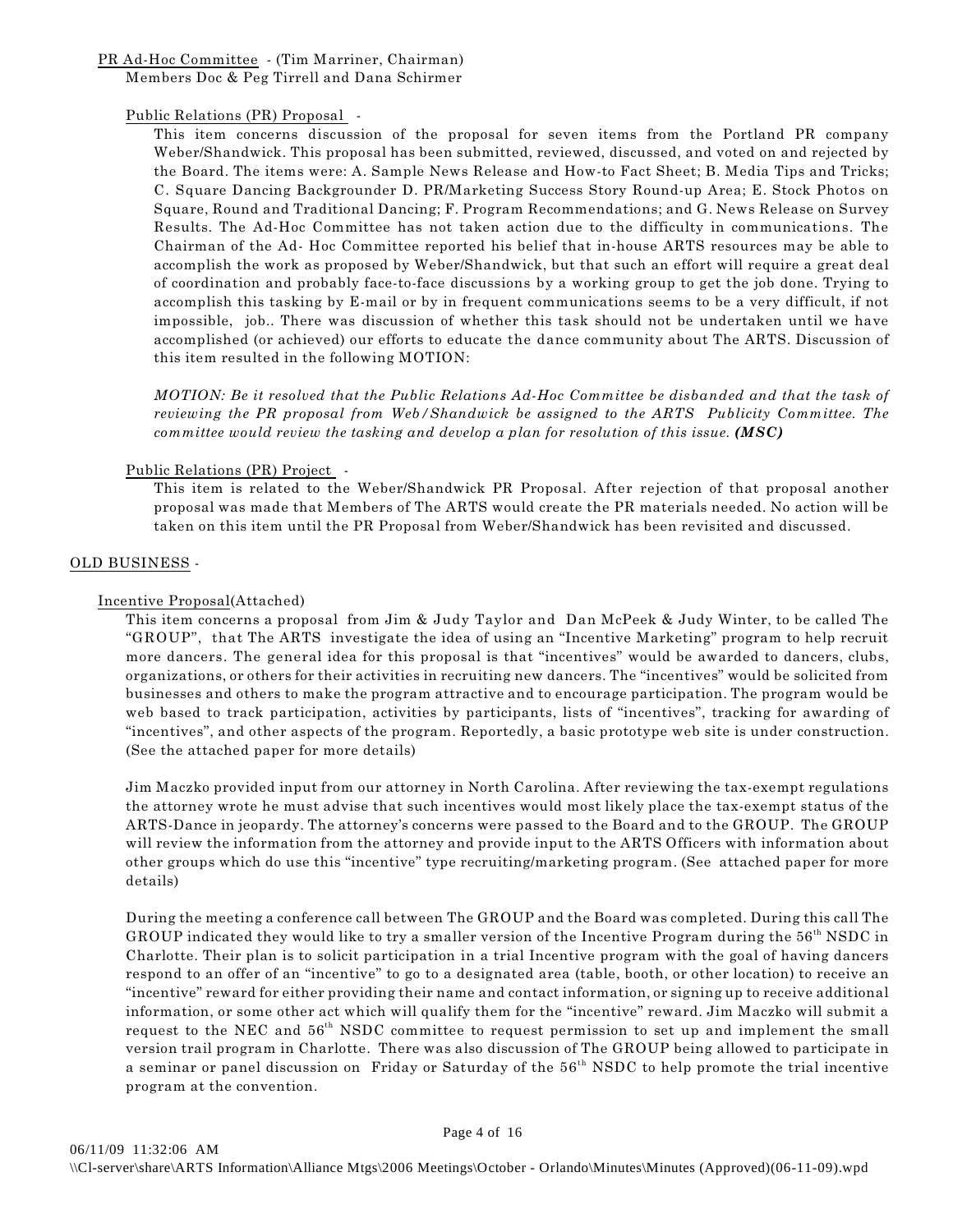During the conference call, Ken Robinson discussed the prototype web site he has set up to support the program. Ken was asked to send the link to the web site to the ARTS Secretary who will provide the link to the ARTS Board and Reps.

Discussion of this item resulted in agreement that the smaller version trial of the program should be tried in Charlotte. There was some discussion of what the "incentive" reward should be. The GROUP was asked to provide a cost estimate for the "incentive" reward. It is possible The ARTS would help with purchase of the "incentive". The GROUP will submit a written proposal for the details of the smaller version of the Incentive program in Charlotte for review by the ARTS Board.

This item will be on the agenda for the March 2007 ARTS meeting.

## Nationwide Benefit Dance - (FYI)

This item concerns a series of nationwide fundraising dances to benefit The ARTS. The dances are scheduled for February 29, 2008. Linda Shaw has agreed to Chair this project. Linda will provide advertising materials. The plan for these dances includes beginning to advertise these dances on July 1, 2006. All ARTS organizations are encouraged to help advertise these dances and individuals are encouraged to plan, sponsor, and hold one of these dances. .

There have been requests that The ARTS provide information about how to advertise the dances. There was general agreement that we need to implement an aggressive publicity campaign to spread the word about the dances. The ARTS Secretary was directed to contact Linda Shaw to ask her to create a flyer and press release announcements which could be distributed to dance organizations to help publicize the dances. There was discussion of how The ARTS will be able to distribute the information. There was general agreement that each Member Organization should help with distribution of information. There was also discussion of creating a "tree-type" electronic mailing list. This would involve The ARTS sending electronic mailings to top level contacts and those contacts would send the mailing on to their mailing list. This process would continue until the electronic mailing was delivered to all dancers who have E-mail. There was discussion that such a "treetype" electronic mailing list, while a notable goal, should not dominate our efforts to distribute information. This item will remain on the agenda for future meetings.

## The ARTS & YTB Travel -

The online travel site has been activated. Jim Weber provided information about the activity on the site. He reported we have had a small amount of income (approximately \$120.00) from the site. All ARTS organizations are encouraged to publicize the site and encourage their members to use the site. Caller and dance groups are also encouraged to book cruises through YTB Travel site. Jim has publicity information and materials available for distribution and publication to help publicize this service.

Discussion of this item included information about the possibility of a conference phone call, hosted by YTB Travel. This conference call would be include all state association reps and the ARTS Board Members and other reps. The purpose of the call would be for YTB Travel to provide information and explanation of the benefits of utilizing YTB Travel services. Jim was asked to provide information about this conference call proposal to the ARTS Secretary

This item will remain on future agenda so that reports of activity can be presented to the group. Discussion of this issue resulted in the following MOTION:

*MOTION: Be it resolved that the mutual cooperation agreement between The ARTS and YTB Travel be extended until October 31, 2007. (MSC)*

## Web Site -

This item concerns the web site for The ARTS. The web site is online and available. Jim Weber will provide an update. No Additional Action is required at this time. Discussion of this issue resulted in the following MOTION: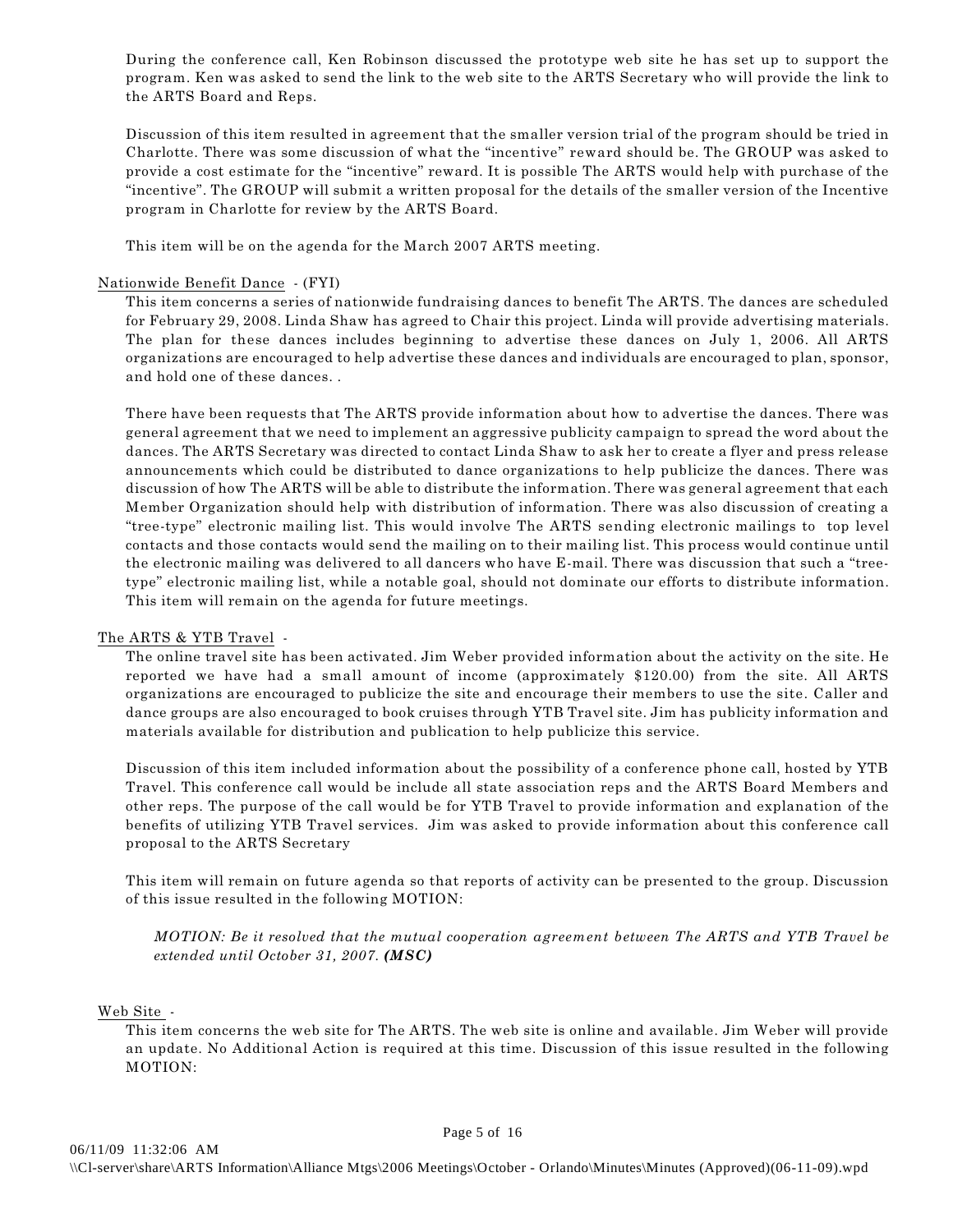*MOTION: Be it resolved that funding of the web hosting of the ARTS web site be continued until further notice. (MSC)*

## Committee Structure Proposal -

This item concerns a proposal that the Board create a structure of Standing Committees to receive, review, and action on items of interest to the Board. The Committee receiving the item would be required to take action and report to the Board. We have identified the committee structure of each of the Member Organizations. The Officers has reviewed the Member Organization committees and conducted brief discussion of this item. Additional action will be undertaken by the incoming ARTS Chairman and Officers. Further discussion of this item will be part of the agenda for the March 2007, ARTS meeting

# ARTS Dancer Survey -

This item concerns the dancer survey which has been done at several events. During the June 2006 ARTS meeting Gene & Connie Triplett were asked to make an official request that the ARTS be allowed to conduct a survey in Charlotte and that the 56<sup>th</sup> NSDC staff help in distribution of the survey forms. Michael Streby reported that the results of all the various surveys have shown very consistent results. The plan is to conduct the survey in Charlotte and if the results are substantially the same as from past surveys to not do additional surveys for some time. It is anticipated that the results from the survey in Charlotte will be consistent with previous results.

## Executive Secretary/Administrative Assistant - (FYI)

Previous discussions of this issue have resulted in agreement that the ARTS should, at some future time, hire a person who would perform the duties of an Executive Secretary/Director. There has been agreement that this issue would stay on the agenda for future discussion. Jim Maczko has begun drafting guidelines and a job description for this person. This item will stay on the agenda for future discussions.

## Spring 2007 Meeting (March 18, 2007) -

This item concerns the Spring 2007 ARTS meeting. The meeting is scheduled to start at 9:00 AM on Sunday, March 18, 2007. The meeting will be held in the host hotel for the WASCA dance event which is to be held in the Hilton Alexandria Mark Center hotel, 5000 Seminary Rd., Alexandria, VA. The telephone for the hotel is: 1-703-845-1010; Fax: 1-703-820-6425. And the web site for the hotel is: <http://www.hilton.com/en/hi/hotels/index.jhtml?ctyhocn=DCAAHHF>

The ARTS Secretary will contact the Chairman of the WASCA event to obtain details about the location of the hotel, which airport is recommend and other details. The secretary will forward the information to the ARTS Reps.

# ARTS Business/Action Plan -

This item concerns a long range Business Plan for the organization to cover up to a ten year time span. The Business Plan was approved during the October 2005 ARTS meeting. The plan began in June 2005 and provides milestones through January 1, 2012. During the June 2006 ARTS meeting there was agreement that creation of an electronic mailing network to distribute E-mail directly to all Square, Round, Contra, Traditional, and other dancers was the best method to disseminate ARTS information.

Al Shaw also agreed to work on this project. Ken Robinson provided some information about E-mail distribution programs. Many of these lists require the recipients to agree to receive messages. Jim Weber reported that the mailing list which is part of the ARTS web site provides the capability of dancers to add or remove their E-mail address to the list and receive messages sent to the list. This system requires those signing up to agree. There was agreement that the E-mail distribution system can work like a mail tree where the message is sent to individual state or region coordinators, then the coordinators will send the message on to a smaller group.

No new information was reported during this meeting. This item will remain on future agenda.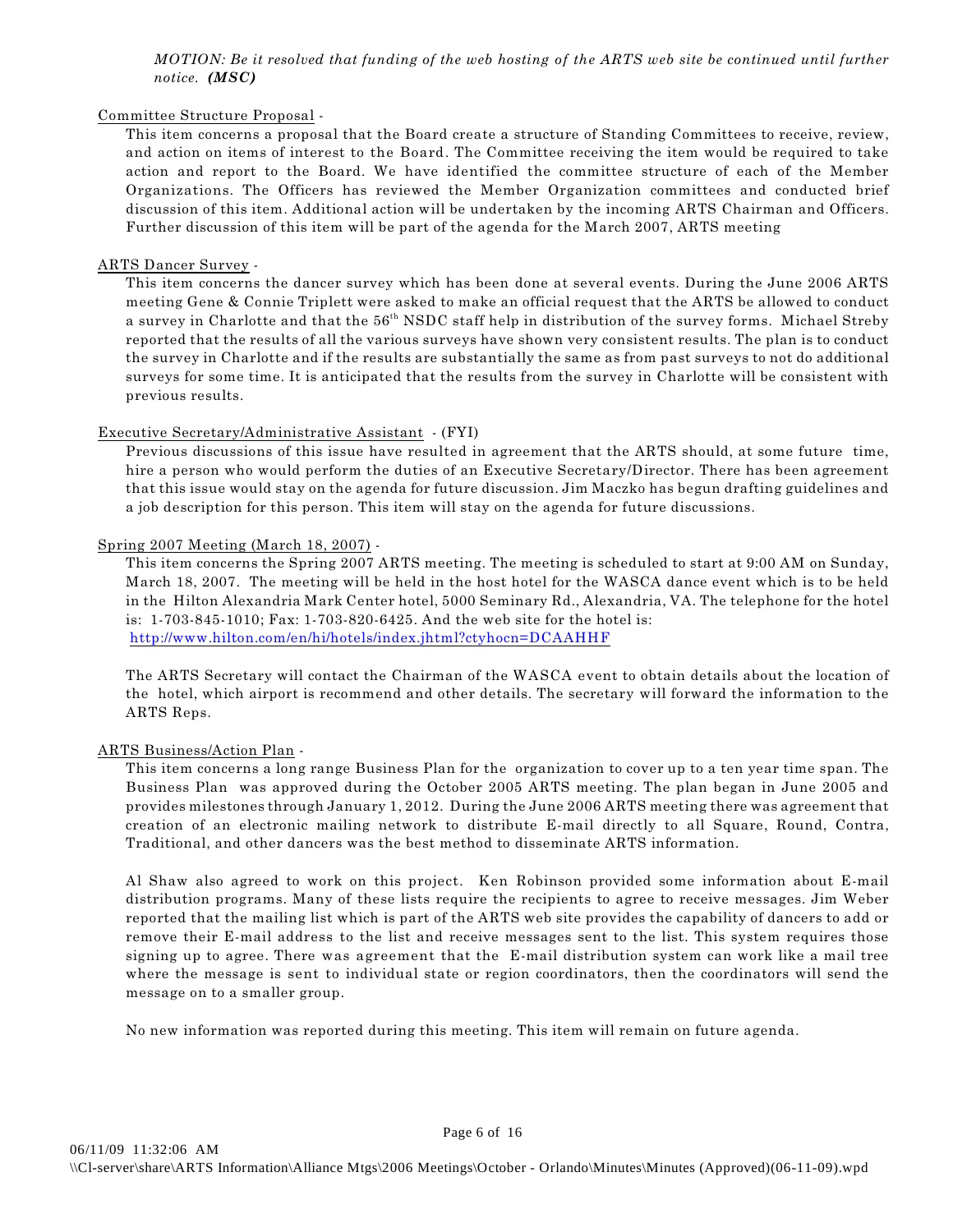## Disney World Proposal - (FYI)

This item concerns a proposal from Disney World, Youth Events Group, that the ARTS sponsor a dance event at Disney. There has been no additional communication with Disney on this item and all efforts for completion have failed. This item will be removed from future agenda.

## Add-A-Buck Project -

This project was presented, discussed, and approved at the April 2006 meeting. The materials have been distributed. The committee has discussed a proposal that a followup mailing be sent to request feedback from the recipients of the original package. Brief discussion of this item resulted in agreement that the followup mailing would be a good idea and should be done. There was considerable discussion of the possibilities of several festivals including the National Square Dance Conventions. Jim Maczko and Jim Weber will followup with the General Chairman of the  $57<sup>th</sup>$  NSDC in Wichita, KS.

## Auxiliary Board Memberships - (FYI)

This item concerns the request to the Country Dance & Song Society (CDSS) to join as an Auxiliary Board Member. Last year the CDSS had responded that they were going to review the invitation. However, we have had no additional response. This item will be removed from future agenda.

#### Grant proposal - (attached)

This item concerns a Grant Application to the RWJ Foundation as proposed by Alitia and John Becker - USDA Plains Region Vice Presidents and Youth Advisors. Grant applications to the RWJ Foundation must be done by an IRS 501 (c)(3) organization. The basis for this Grant is to deal with childhood obesity through the support of Dance Instructors in Schools supplemented with the Square Dance 101 booklet from the California Association of Physical, Education, Recreation &Dance (CAHPERD). In October 2005 Grant Application was accepted for review and revision prior to submission to the RWJ Foundation. In June 2006 the CALLERLAB Grant Writing Committee submitted review comments. It has been agreed that additional action will be required to re-write the grant request.

There has been some discussion of a suggestion that we approach a professional grant writer to review this grant and provide an estimate of the validity of submitting such a grant, and the cost to prepare it. Discussion of this item during this meeting resulted in agreement that Jim Maczko will send the original draft of the application and additional pertinent information to John Marshall. John will forward the materials to Gary Felton, CALLERLAB Member and professional grant writer. Gary will review the materials and provide input concerning the feasibility of the grant request and an estimate of the work required to complete the grant request. This item will be on the agenda for the March 2007 ARTS meeting.

#### Recruiting Plan -

This item concerns the plan accepted by the ARTS Board for presentation to other groups to be modified by other organizations as desired. During the June 2006 Arts meeting Ken Robinson provided a brief report on the work he has done to create a web site to support and promote the Recruiting Plan. He reported the web site is available for review. A basic site structure is in place, however, there was no text on the site. The site structure needed much more work and text for web pages will need to be created. There was general agreement that the basic site structure looks good and that considerably more work needs to be done. Ken was asked to send a link to the sample site to the ARTS Secretary and the Secretary would send the information to the ARTS Reps. The ARTS Secretary did not receive the information. There was no additional information available at this meeting.

#### Support Letter to Pittsburgh -

This item concerns a request for a letter of support from an NSDC bid committee based in Pittsburgh, PA which is bidding on the  $60<sup>th</sup>$  National Square Dance Convention NSDC). The following was received: We are the proposed General Chairman for the 60th National Square Dance Convention to be held in Pittsburgh, PA in 2011. We are requesting a letter of support from ARTS to help in our endeavor. Address the letter to: Clyde & Judy Miles; Proposed General Chairman; 904 Main Street; Harwick, PA 15049. Your help in this matter would be greatly appreciated.

Page 7 of 16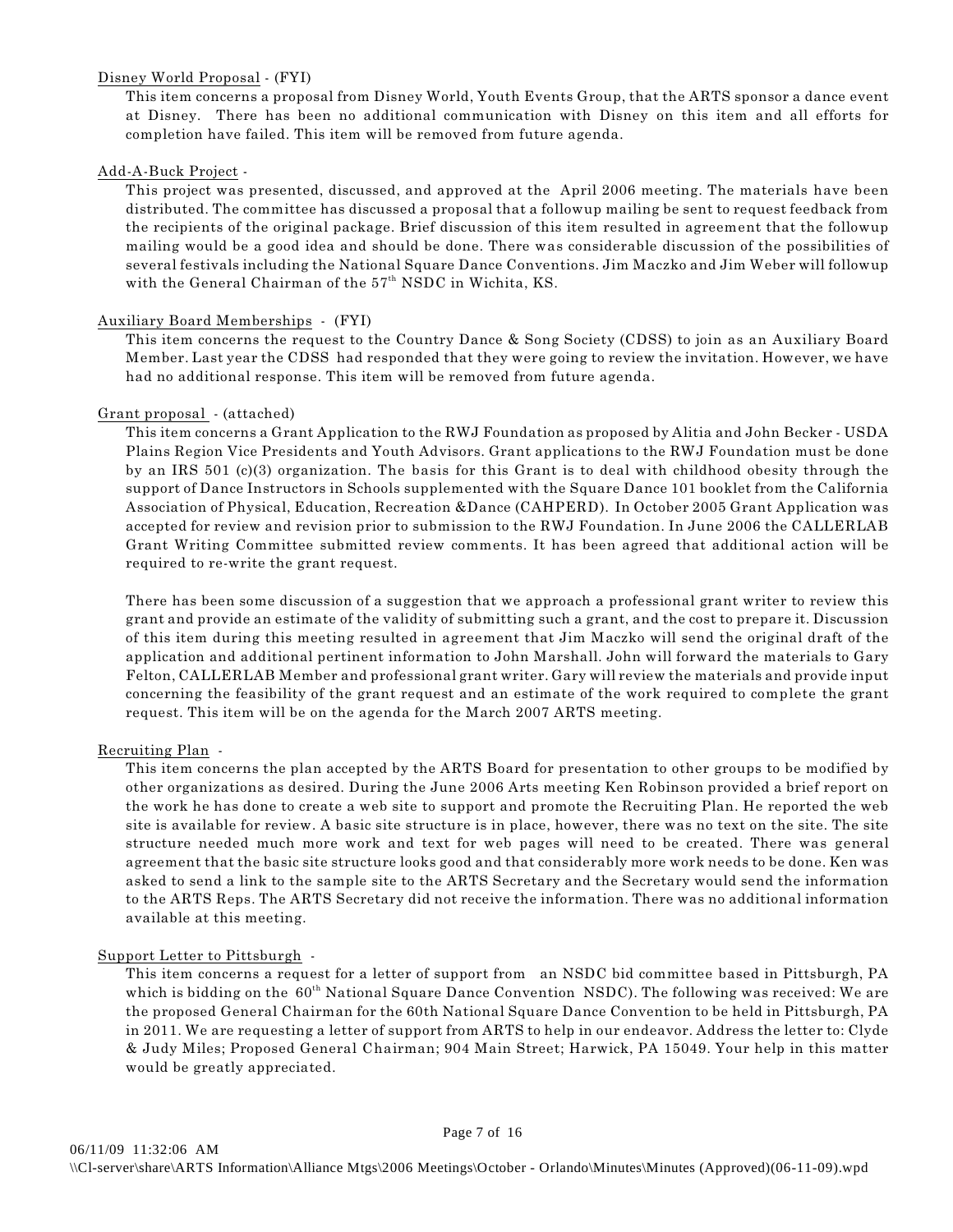Considerable discussion of this item resulted in the following MOTION:

*MOTION: Be it resolved that The ARTS send a letter to the Pittsburgh, PA NSDC bid committee preparing to bid on the 60<sup>th</sup> NSDC in 2011. The letter will indicate The ARTS supports their effort to bid for the NSDC. (MSC)*

### Election Of Officers -

In accordance with the Bylaws the election of the ARTS officers was conducted at this meeting. The following is the list of candidates for the ARTS Officers: Chairman - Mike Jacobs; Vice Chairman Mike Jacobs and Scott Philips; Treasurer - Edythe Weber; and Secretary -Jerry Reed. The following is are the results of the Election:

*MOTION: Be it resolved that the following be elected as the ARTS officers: Chairman- Mike Jacobs; Vice Chairman - Scott Philips; Treasurer - Edythe Weber; Secretary - Jerry Reed . (MSC)*

## NEW BUSINESS -

#### Honorary Membership -

This item concerns the nomination of Jim Maczko as an Honorary Member. The ARTS Bylaws provide that Honorary Membership status may be granted by the Governing Board to any individual, group or organization determined deserving by a two-thirds vote of the Governing Board. Discussion of this item resulted in agreement with the MOTION printed blow. However, because approval of this MOTION requires a two-thirds vote by the Board and there are only one-half of the Board Members present at this meeting, the following MOTION will be submitted to the Board in an ARTS LOG for review and vote:

*MOTION: Be it resolved that Jim Maczko be approved as an ARTS Honorary Member.*

## National Dance Standards - (FYI)

This item concerns a discussion of National Dance Standards published by the National Dance Association. These Standards provide guidelines for how dance is to be taught in schools at various grade levels. There was discussion of obtaining a copy of the document for the ARTS Reps to review. Also included was discussion about how The ARTS might help get our dance activity included in the Standards document. No additional action was identified at this time.

#### AAHPERD -(FYI)

This item concerns a discussion of the American Alliance of Health, Physical Education, , Recreation, and Dance (AAHPERD). Jim Maczko briefly discussed the involvement in AAHPERD and the NDA by Calvin Campbell. Calvin is the CALLERLAB rep to the NDA and attended the past two (2005 and 2006) AAHPERD/NDA national conventions and has made presentations featuring square dancing. Jim has discussed the possibility of Calvin including information about Square Dancing 101 in his presentations to the AAHPERD/NDA conventions. No additional action was identified at this time.

#### ARTS Publicity/Mass Mailing -

Many of us have found that the understanding of The ARTS or even knowledge of the existence of the organization is lacking throughout the dance community. Simply put, the dancers either do know we exist or if they do, they don't know enough.

This item concerns a proposal from Charlie Holley that The ARTS undertake a project to create a mass mailing to ALL dancers/cuers/callers and others involved with the activity to publicize the accomplishments and activities of The ARTS and to promote a wider recognition of the organization. This project would require creation of the information materials and a mailing list for the mass distribution of the information through regular postal service. Charlie believes such a project would be a good way to get the word out to all dancers to publicize what The ARTS is and what we are trying to do for the dance world.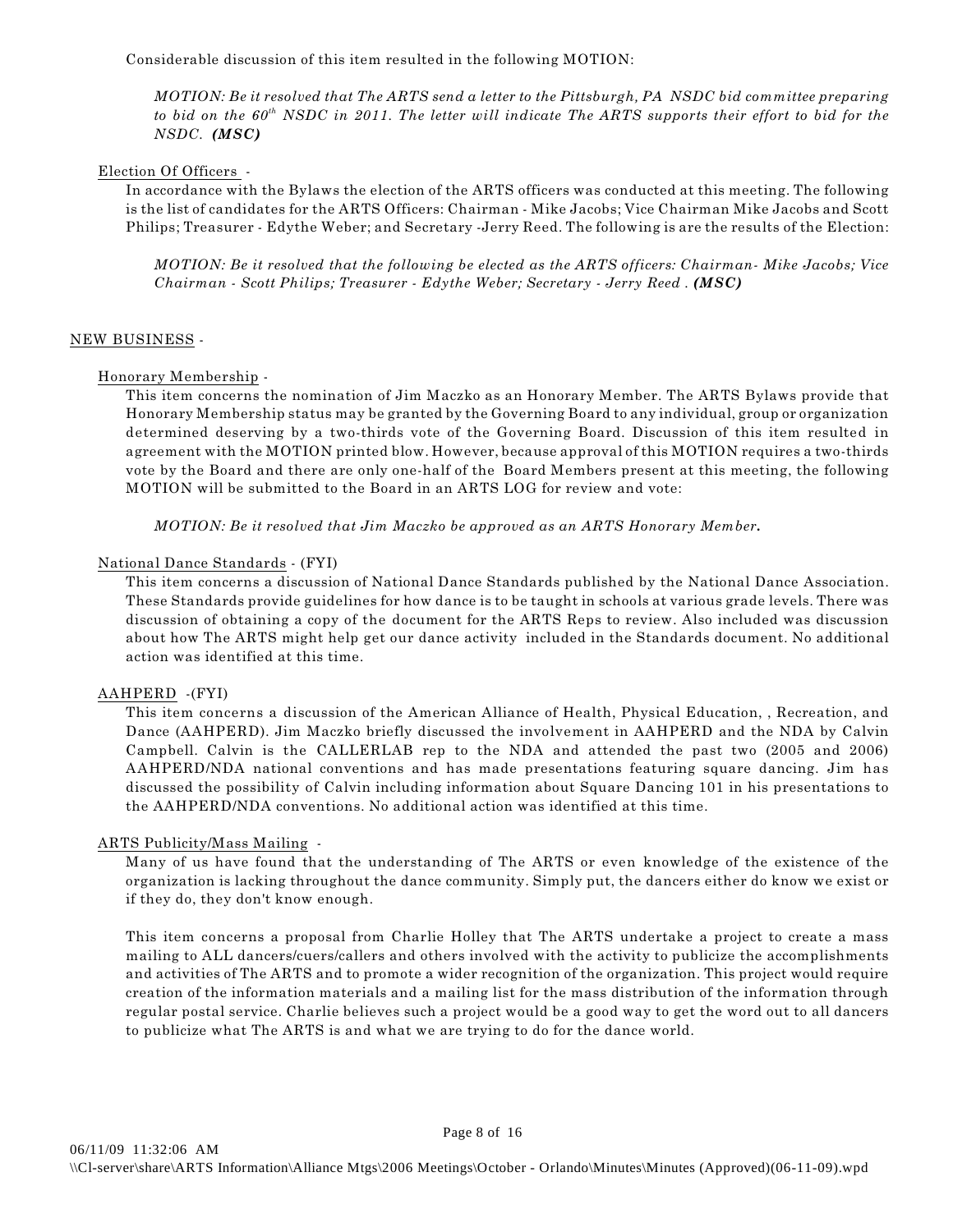Creation of the mailing could be done by collecting names and addresses from ARTS Member organizations and perhaps from sources such as The National Square Dance Directory, American Square Dance magazine, Grand Square Inc., or others. There was general agreement that collecting names and addresses could cause privacy issues but one way to decrease this would be for each Member organization do their own mailing. However, it was recognized that obtaining addresses for dancers would be more difficult than for members of CALLERLAB, ROUNDALAB, CONTRALAB, or other organizations with members mailing addresses. There was brief discussion of the USDA project to collect 60,000 names and addresses for the USDA Credit Card program.

Discussion of this item resulted in agreement that we could contact the state reps and ask that they agree to pass the information on to the dancers/organizations and others in the activity. There was general agreement that creation of a mailing list to include every dancer in the activity is not feasible. However , creation and implementation of a mailing "tree" system could be accomplished. Such a "tree" would involve a mailing to state or regional contacts and then those contacts would send the mailing to their contacts, and so on until the mailing reached the dancers at the club level. Jim Weber reported he sends the ARTS publicity and Press Releases to all the publications on our mailing list. There was discussion about doing such a mailing by E-mail which would be simpler and faster. There was also some discussion about placing ads (paid) in the various square dance publications.

The second part of this project is creation of the materials which would be mailed. Such materials publicize the accomplishments of The ARTS and promote a wider recognition of the organization including purpose and goals.

Considerable discussion of this item resulted in agreement that the Publicity Committee (Michael Streby) be asked to investigate this issue and develop a plan for consideration by the Board. Jim Maczko will notify Michael.

## National Square Dance Directory - Advertising -

This item concerns the ARTS ads in the National Square Dance Directory (NSDD). The NSDD has gone digital and will be published in the future on the web at: [http://www.nsddirectory.com/LoginForm.aspx.](http://www.nsddirectory.com/LoginForm.aspx) The Directory will not be published in hard copy in the future. Discussion of this item resulted in the following MOTION:

*MOTION: Be it resolved that Lyle Beck contact the National Square Dance Directory to determine the following 1) What is the cost of our ad, 2) How will the ARTS ad be displayed, 3) What format will the ARTS ad be in, 4) What is an "ad" and what is a "listing", 5) will there be a charge for club listings, 6) Does the Directory need anything more from the ARTS to place our ad in the Directory. Lyle will report results to the ARTS Secretary and an ARTS LOG will be submitted to discuss and vote on the action we need to take. (MSC)*

# Advertising in Program Book for 56<sup>th</sup> NSDC -

This item concerns a proposal for The ARTS to place an ad in the program book for the 56<sup>th</sup> NSDC. Brief discussion of this item resulted in agreement that we would investigate the cost of an ad in the 56<sup>th</sup> NSDC program book. Del Reed volunteered to contact the 56<sup>th</sup> NSDC committee to determine to cost of an ad and details of how we should proceed if we decide to place an ARTS ad in the book. Del will report her findings to the ARTS Secretary and an ARTS LOG will be submitted to discuss and vote on this issue.

## Software For Non-Profit Organizations -

This item concerns a source for discounted computer software. The source reportedly provides a source for discounted software, the web site for this source is:<http://www.techsoup.com/> Brief description of this item resulted in agreement that no further action should be taken at this time. This item will be on the agenda for the next ARTS meeting.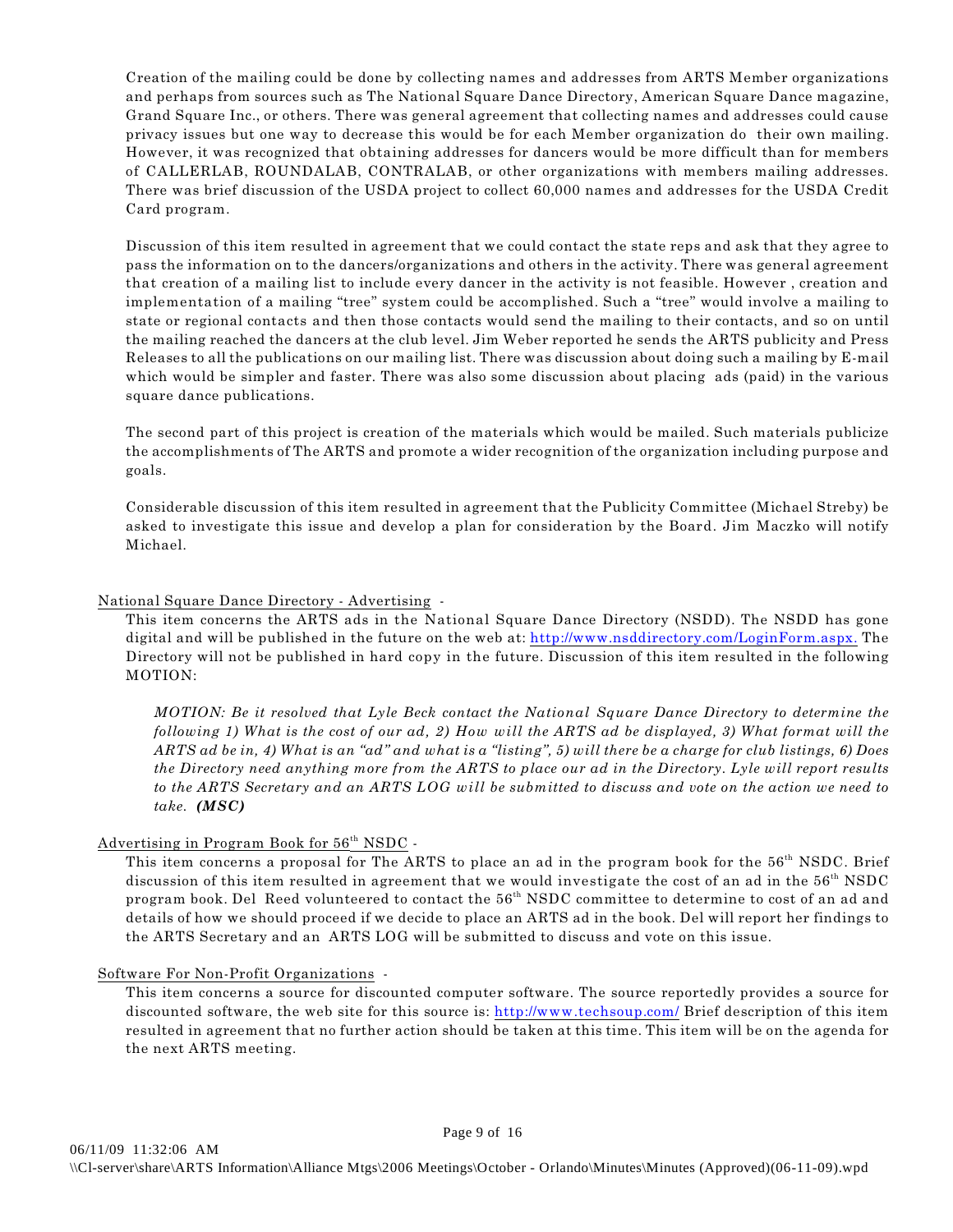# Grant From Wal-Mart & Target - (FYI)

This item concerns a source for possible grants to help dance clubs, organizations, or associations. The grants are approved and provided by individual stores. Requests may be submitted to help clubs or organizations. Information about this source of grants was distributed during the meeting and is available on the web links listed below.

Target - http://sites.target.com/site/en/corporate/page.jsp?contentId=PRD03-001818 Wal-Mart -<http://www.walmartfacts.com/featuredTopics/?id=5>

Next Meetings -

The next meeting is scheduled for March 2007 near Washington, DC at the WASCA event. The ARTS Secretary will contact the General Chairman fo **of** the event for more information about the hotel and meeting spaces. The meeting is scheduled to start at 9:00 AM on Sunday, March 18, 2007. As agreed by the ARTS Governing Board, The ARTS will host future meetings.

# ADJOURNMENT -

The meeting adjourned at 3:40 PM on Sunday, October 1, 2006

Submitted by,

Ging *3. Neel* 

Jerry L. Reed ARTS Secretary; Transcribed from audio Approved November 9, 2006 by ARTS LOG 06-107-002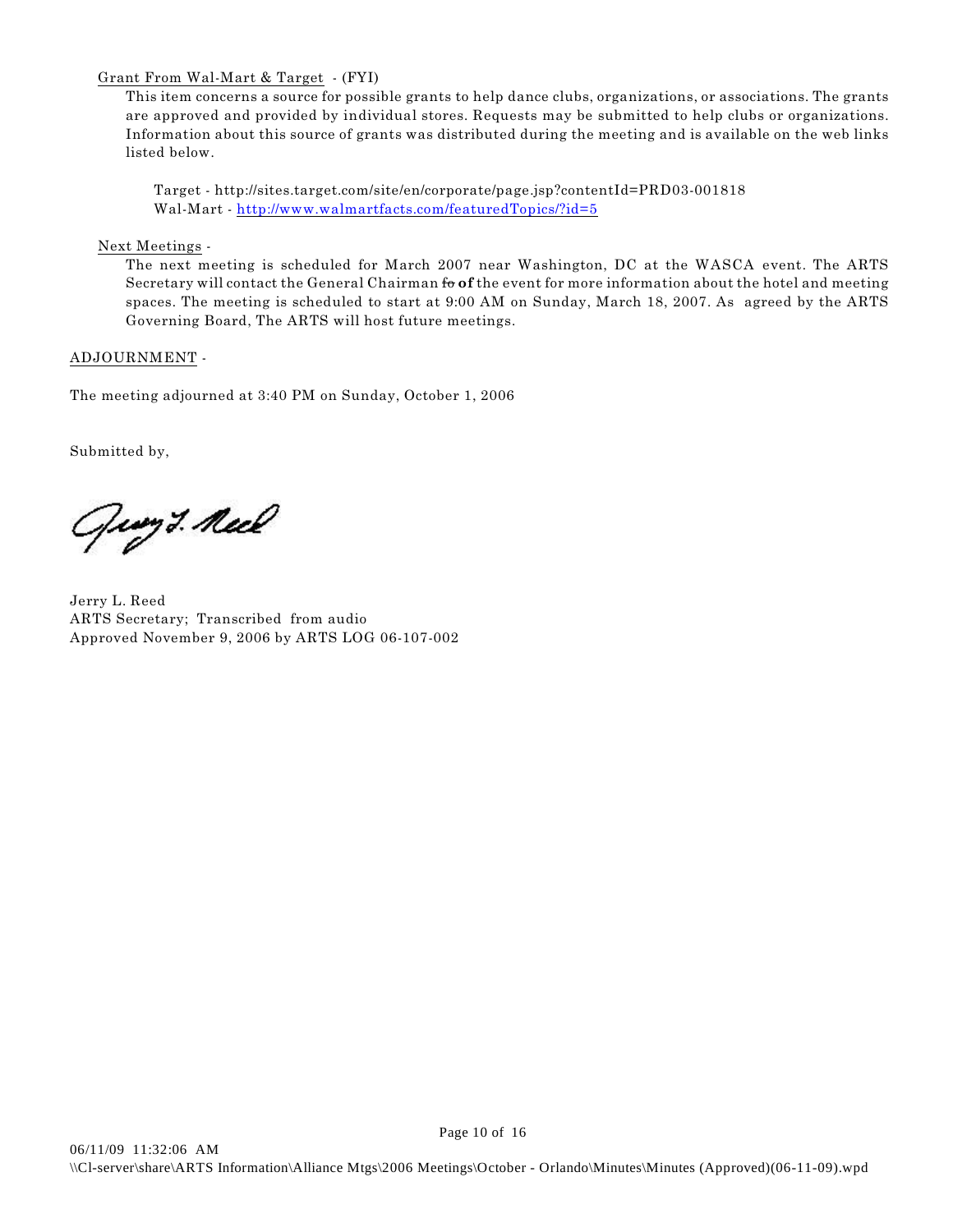# **October 2006 ARTS Meeting Minutes (Page 1 of 1)**

ARTS Governing Board and Officers Actions

June 6, 2006 thru September 30, 2006

This document is a report for the actions taken by the ARTS Governing Board or ARTS Officers from June 6, 2006 thru September 15, 2006.

ARTS LOG 06-0511-001 (60<sup>th</sup> NSDC - Pittsburgh, PA) Action Completed as of 09-11-2006 - The following are the results of this ARTS LOG: This item will be discussed at the October 2006 ARTS Meeting.

ARTS LOG 06-0516-001 (Committee Structure & Procedures) Action Completed as of 09-20-2006 - The following are the results of this ARTS LOG: The ARTS Officers agreed this item will be discussed at the October 2006 ARTS Meeting.

ARTS LOG 05-0518-001 (APR 2006 Mtg Min)

Action Completed as of 06-07-2006 - The Board Approved the following MOTION: MOTION: Be It Resolved That: The minutes of the April 2006 ARTS meeting be approved

ARTS LOG 06-0526-001 (Seminars in Charlotte - 56th NSDC)

Action Completed as of 08-22-2006 - The following action was approved:

The convention has requested that three topics be identified for seminars in Charlotte.

The following topics have been suggested:

What can I do to help promote ARTS?; Add-a-Buck & Dance America; Brainstorming/Q & A session; What can ARTS do to help the dancers and the activity?; Outreach to younger dancers -- 20's and 30's; How to make dancing more of a family affair?

The ARTS Secretary suggests the Chairman work with the 56th NSDC Education Committee to develop a set of three topics and arrange for ARTS Members to staff these panels.

ARTS LOG 06-0531-001 (RWJ Grant Review Comments) Action Completed as of 06-08-22-2006 - The following are the results of this ARTS LOG: This item was discussed at the June 2006 ARTS meeting and will be on the agenda for the Fall 2006 ARTS meeting,

ARTS LOG 06-0604-001 (June Mtg Agenda) Action Completed as of 06-08-2006 - The results of this ARTS LOG was the agenda for the June 2006 ARTS meeting in San Antonio, TX.

ARTS LOG 06-0705-001 (Singles Ad) Action Completed as of 07-07-2006 - The Officers Approved the following MOTION: MOTION: Be It Resolved That: The ARTS Ad to be placed in the Singles Dance-A-Rama flyer as presented in this ARTS LOG be approved.

ARTS LOG 06-0703-001 (June Meeting Minutes) Action Completed as of 08-16-2006 - The Board Approved the following MOTION: MOTION: Be It Resolved That: The minutes of the June 2006 ARTS meeting held in San Antonio, Texas be approved.

ARTS LOG 06-0708-001 (Ad in DAR Flyer) Action Completed as of 07-26-2006 - The results fo of this ARTS LOG are that the Officers approved and ARTS ad in the 2007 Singles Dance-A-Rama flyer.

ARTS LOG 06-0822-001 (Summer 2006 Newsletter) Action Completed as of 08-23-20066 - The Officers Approved the Summer issue of the Newsletter and it has been distributed.

ARTS LOG 06-09-07-001 (ARTS Meeting Agenda) Action Completed as of 09-20-022006 - The agenda items submitted were added to the October 2006 ARTS meeting agenda.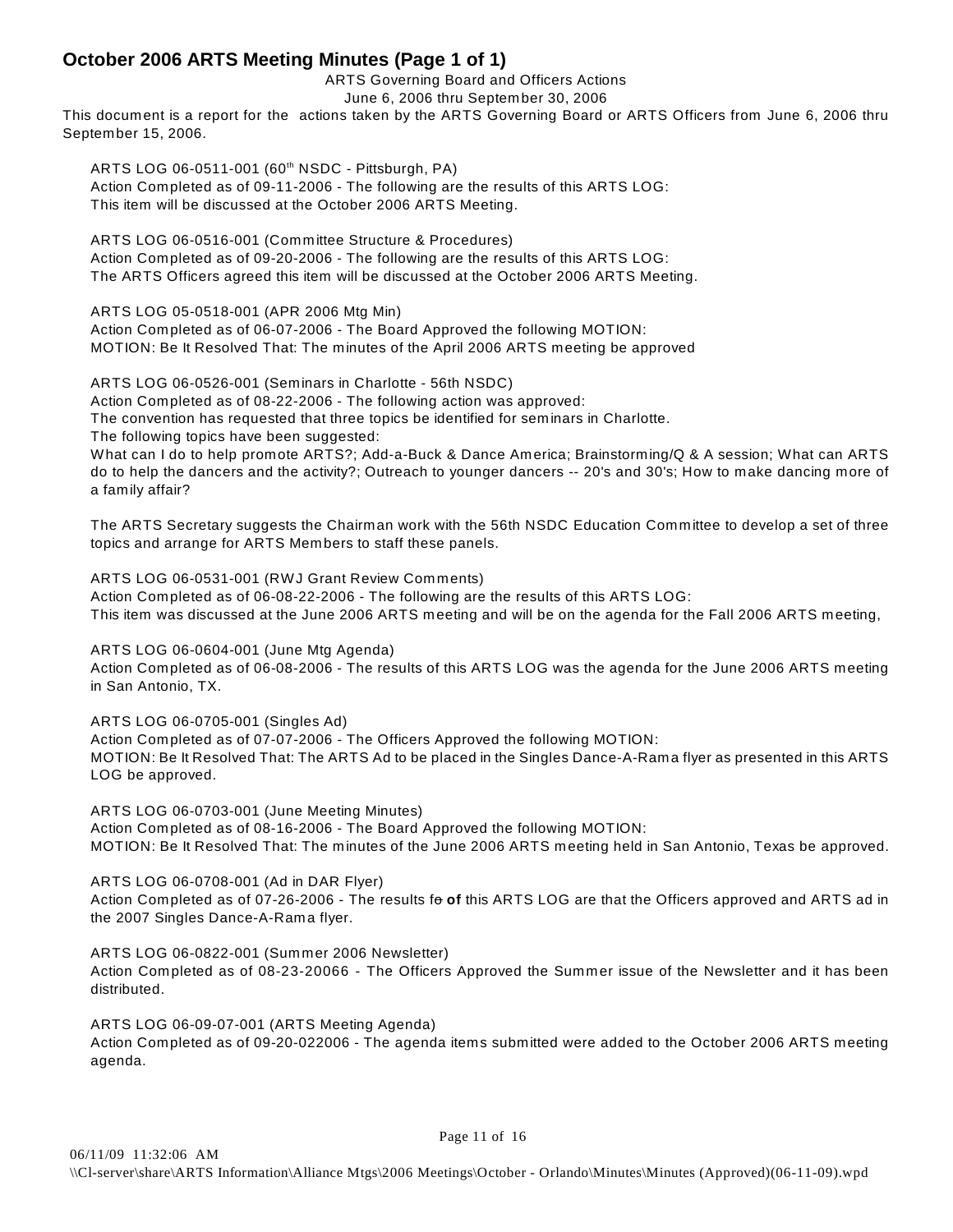# **October 2006 ARTS Meeting Minutes Item (Page 1 of 1)**

# Incentive Recruiting From Jim & Judy Taylor to Ad-Hoc Committee Tuesday, September 19, 2006 2:54 PM

## Dear Committee;

Judy Winter is setting up a teleconferencing meeting, and we will present a discussion using that technique at the ARTS meeting in Orlando. Jim Maczko should have a response from the lawyer; Ken Robinson should have a mock-up demonstration of a few pages of a Web site, and a cost estimate; we will have some suggestions to present.

One suggestion is about the use of teleconferencing. Another is about the use of WebEx meetings. Judy Winter is familiar with these techniques, as she helps set them up at Coors.

As far as Incentive Recruiting (Marketing) goes, we want to get started by asking ARTS to have a booth at the 56th NSDC, and we will use "Buzz Marketing" techniques to entice dancers to come to the ARTS booth. At the booth, the dancers may be given something if they wish to participate in the Incentive Recruiting program by signing up using the login screen of the system (or paper forms if necessary). They will then be given a (something?) to entice other dancers to come and sign up.

We would also like to present the Incentive Recruiting (Marketing) program at one of the Educational programs at the Convention. We saw that ARTS had requested members to ask for ideas for those Seminars or Panels. We would man the Seminar, and provide the materials. Hopefully the Seminar could be on Friday late, or Saturday to give us some time to recruit dance leaders to come to the Seminar.

Of course, we will accept volunteer help from anyone, and/or financial help for ARTS booth, handouts and (pins?).

Jim &Judy Taylor Dan McPeek &Judy Winter \*\*\*\*\*\*\*\*\*\*\*\*\*\*\*\*\*\*\*\*\*\*\*\*\*\*\*\*\*\*\*\*\*\*\*\*\*\*\*\*\*\*\*\*\*\*\*\*\*\*\*\*\*\*\*\*\*\*\*\*\*\*\*\*\*\*\*\*\*\*\*\*\*\*\*\*\*\*\*\*\*\*\*\*\*\*\*\*

From Jim Maczko In a message dated 9/20/2006 7:45:03 AM Eastern Standard Time, jmaczko@san.rr.com writes:

Jim and Judy:

We are in need of clarification of one issue with regard to the use of the ARTS "booth" at the 56th NSDC in Charlotte.

ARTS will have a table in the Showcase of Ideas which may be used as a "booth," but generally, these areas do not have electrical outlets available to power the login screen for dancers to sign-up for the ARTS Incentive Marketing program.

It would seem that for ARTS to have a "booth" in the vendor area we would need to be on the NSDC Vendor seniority list. This would require that we move quickly, if in fact the Governing Board would approve this aspect of the promotion of the Incentive Marketing program.

With regard to the teleconferencing aspect of the Incentive Marketing program report during the Fall ARTS meeting, this would need to be coordinated with Jerry Reed who has made the arrangements for the meeting room at the Orlando International Airport Hotel &Conference Center.

It appears as though you are making good progress with the development of plans for the Incentive Marketing program and we look forward to learning more of your progress.

Jim Maczko - Chairman of the Governing Board \*\*\*\*\*\*\*\*\*\*\*\*\*\*\*\*\*\*\*\*\*\*\*\*\*\*\*\*\*\*\*\*\*\*\*\*\*\*\*\*\*\*\*\*\*\*\*\*\*\*\*\*\*\*\*\*\*\*\*\*\*\*\*\*\*\*\*\*\*\*\*\*\*\*\*\*\*\*\*\*\*\*\*\*\*\*\*\*\*\*\*\*

Page 12 of 16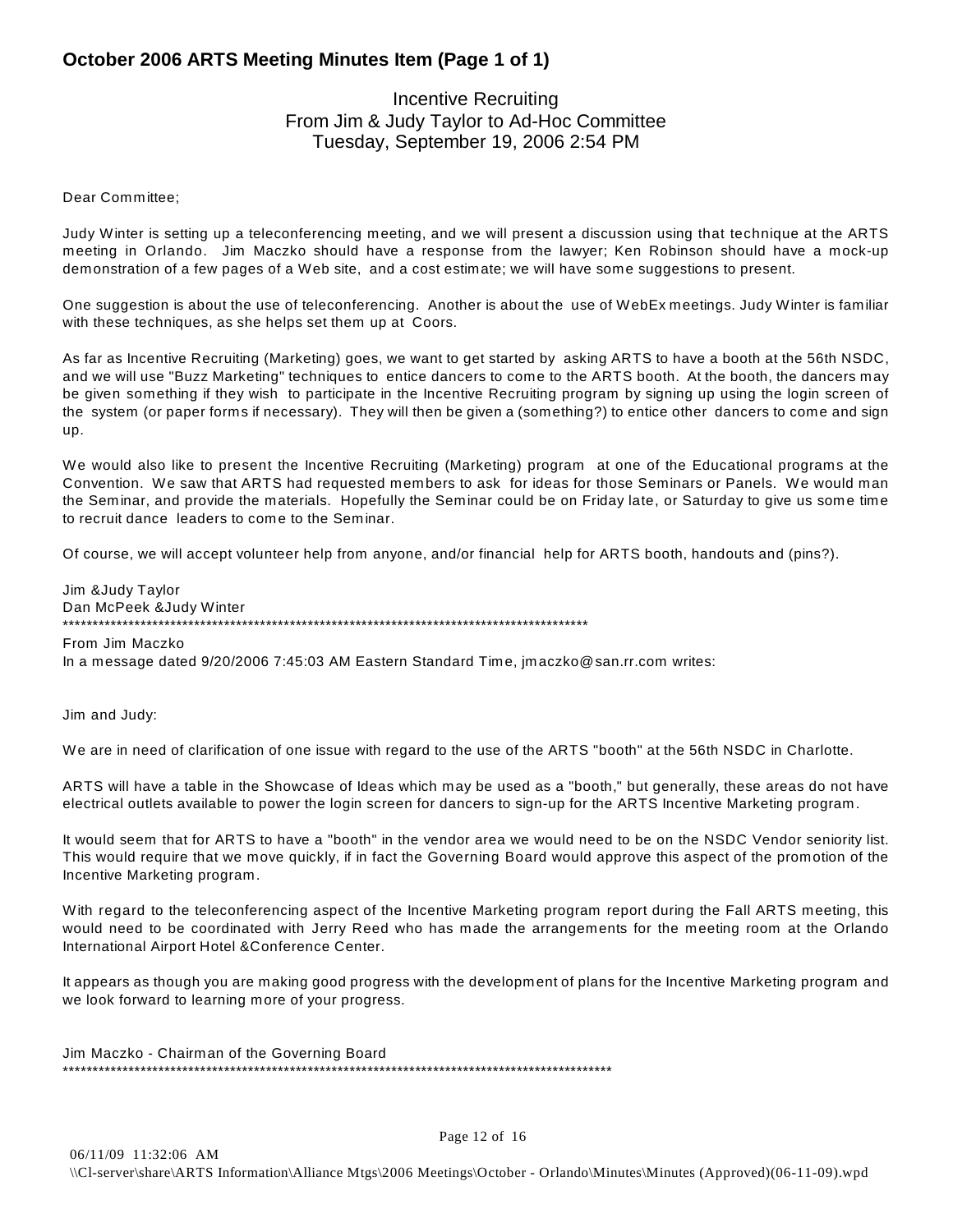The following information was provided by Jim Maczko in a message dated 9/29/2006 9:32:09 PM Eastern Standard Time

The initial response of Chuck Alt - the ARTS attorney – was positive –

The organization can of course solicit tax-deductible gifts structured as sponsorships for activities within the ARTS-Dance tax-exempt operations. To answer the question concerning the incentives, can you clarify what type of incentives/rewards are being contemplated as care needs to be taken in this area

After further review, the attorney had second thoughts –

After reviewing the tax-exempt regulations a bit I must advise that such incentives would most likely place the tax-exempt status of the ARTS-Dance in jeopardy. The statute and regulations provide that if "any" part of the organization's net earnings inure to the benefit of a private individual. While there are exceptions to this rule through certain interpretations announced by the IRS, such a program as you have described as an incentive rewarded to dancers in the form of merchandise if they attract new members does not appear to one of the exceptions. For example, it is possible for a tax-exempt charitable organization to give token items having insubstantial value to contributors as an incentive to contribute and such tokens would not reduce the contribution deduction. If goods of greater value were given in exchange for contributions, the deduction would be reduced or denied. In addition, individuals may be paid fair market value for services rendered to the organization. In the proposed program, the persons receiving the goods would not be contributing but would be deemed to be receiving a fee for recruiting new members. Although I can find no direct authority, I believe such an operation would violate the rule against private inurement and thus threaten the ARTS-Dance tax-exempt status, especially where items of substantial value (eg, the \$250 level) of merchandise is given. However, it does not appear to be a question of the value of the item given the regulation's prohibition against "any" part of the net earnings flowing to a private individual. The organization may instead prefer to focus on retaining a part time development person to fundraise and find new members. As long as fair compensation is paid to such person, the tax-exempt status should not be threatened. I realize all this may seem a bit circular, but in this realm, form is as important as substance.

As to the sponsorship issue, I want to caution you that while seeking sponsorships is acceptable, should be deductible to the donor, and received tax-free by the organization, the donor's name and logo can be publicized but there can be no qualitative statements as to the donor's products or services.

Page 13 of 16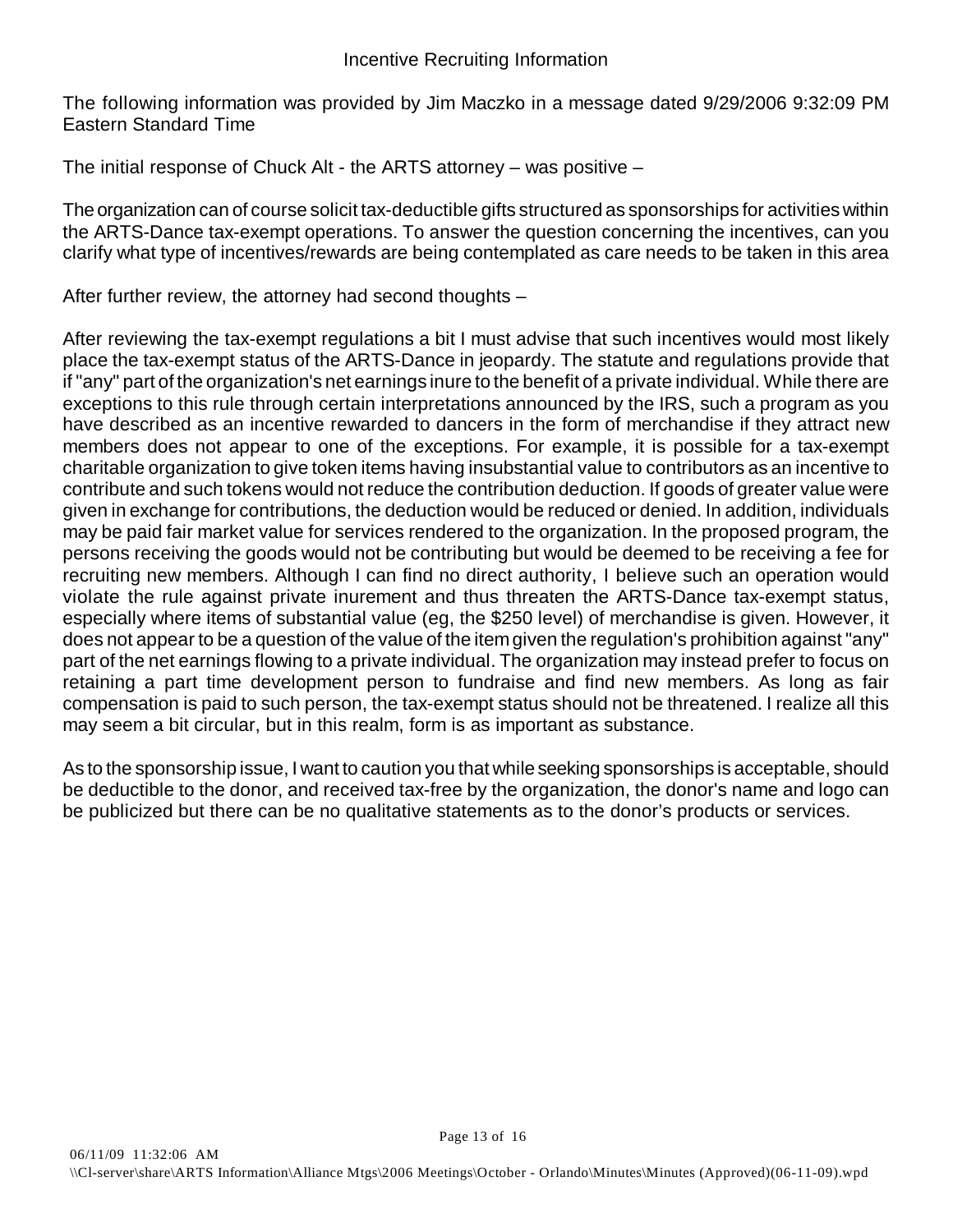# **October 2006 ARTS Meeting Minutes (Page 1 of 2)**

# **Review of ARTS Proposal by CALLERLAB Grant Writing Committee May 26, 2006**

- Initially, according to the RWJ Foundation website, the proposal needs to be formatted to fit the Brief Proposal Application. This form and the instructions are attached. The ARTS proposal will have to be drastically reduced in size and made more concise.

#### Suggestions:

- Overall, the narrative needs to be more succinct with clear, simple sentences.
- Statistics would make a more effective argument.

The University of Missouri, Columbia, did a study that says that 100% of children in the US will be obese by the year 2010.

Also, dance is healthy - include some statistics on the number of calories burned, how music is good for your health, and/or how it dancing helps mental health, also.

- Avoid using the phrase "We think" because they probably don't care what you think. They want to know what you can accomplish.
- Don't include "lingo" specific only to these (dance related) organizations. There needs to be sort of a translation into words and phrases that the non-square and round dancing world would understand.
- Objectives should be brief and measurable. A rule of thumb for objectives is to make them SMART Smart, Measurable, Attainable, Relevant, and with a Timeframe. It is not always possible to include all of these but it is best when they do.

Example of wording for stating the problem.

According to a University of Missouri, Columbia, 100% of children will be obese by the year 2010, if current trends continue. 100% of children will be subject to the health problems associated with obesity – diabetes, heart disease, joint pain, etc. What a frightening legacy! Our children are not active enough. In school or through organized sports, the receive instruction in the rules and techniques of baseball, basketball, softball, football, and soccer. Yet they are unlikely to continue these activities into adulthood. As adults, they are more likely to watch these activities than participate in them.

## Objectives and Activities

- a. Good idea to mention the licensing. - Needs to be brief - ex. Eliminate the word "specific," it is unnecessary. Also, could eliminate the word "objective," since this is in the objective section.
- b. "basic" instead of "basis" - explain what Square Dance 101 is and why it is better than what teachers are already doing in schools – easy for teachers, saves them time,

## Outcomes:

- should relate to the objectives, be measurable
- maybe refer to a life skill or life recreation

### Research Methods

- will you ask questions, survey, focus groups,
- how will you gather the information and over what period of time
- who will do it
- basically more specifics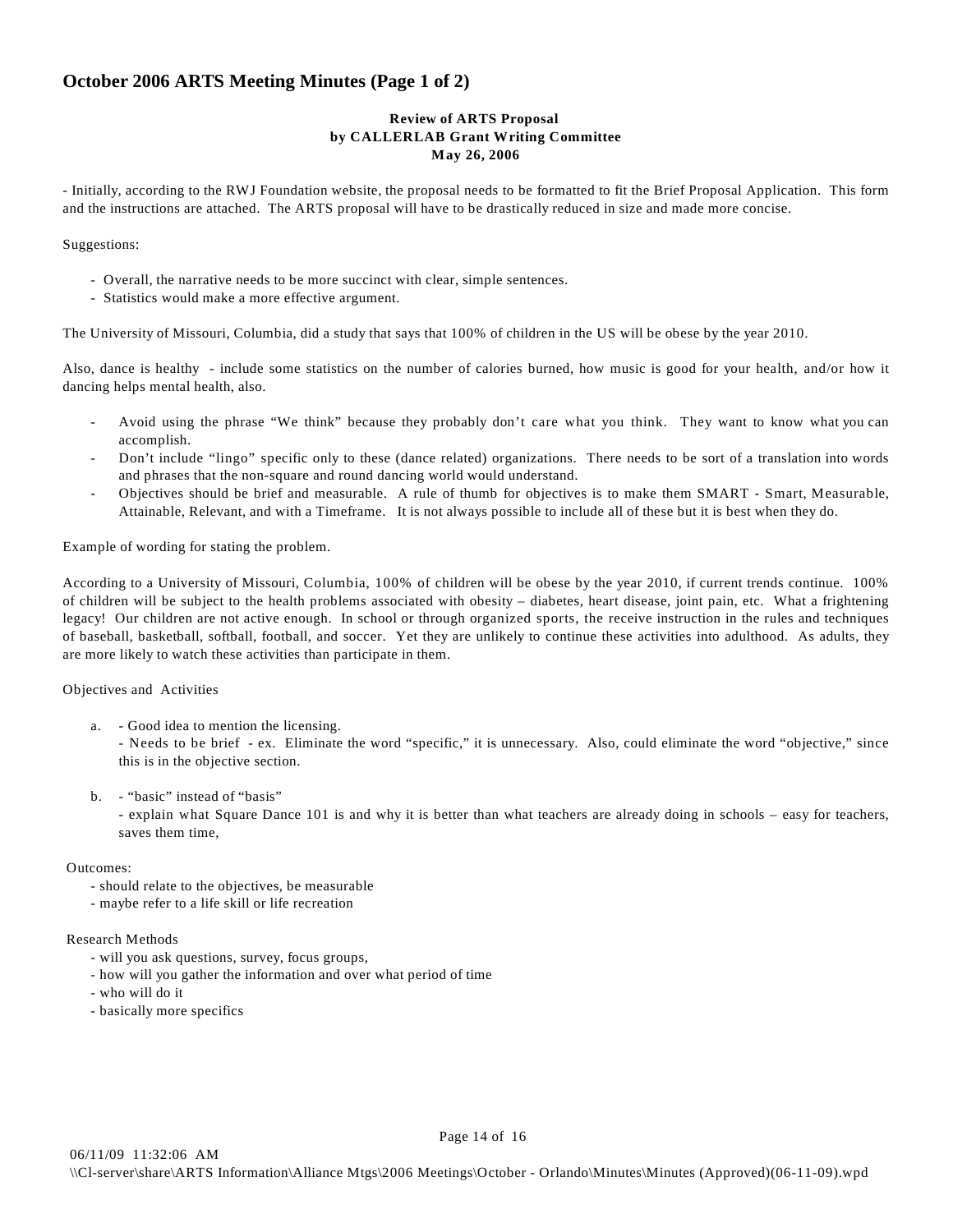# **October 2006 ARTS Meeting Minutes (Page 2 of 2)**

**Communications** 

- how will you convince schools that this is better or different than what they have been doing, without insulting them
- connecting to the Learning Standards would be helpful
- how will you tailor the message to each audience

**Collaborations** 

- Listing all the organizations is valuable, might be easier to read if done in bullet points

Additional suggestions:

- Connect this activity to educational or learning standards in several states. These standards may be available on the internet.
	- (NOTE Illinois standards are found at<http://www.isbe.state.il.us/ils/>)
- Most of the proposals accepted by RWJ Foundation involve scientific research. That is not found in the ARTS proposal.
- Somehow deal with the fact that many schools already do some form of square dancing. It may not be Modern Western Square Dancing, but the people reading the proposal probably won't know that or understand the difference. What does this proposal have to offer that is different than what was done in the schools when we were kids or what is done now.